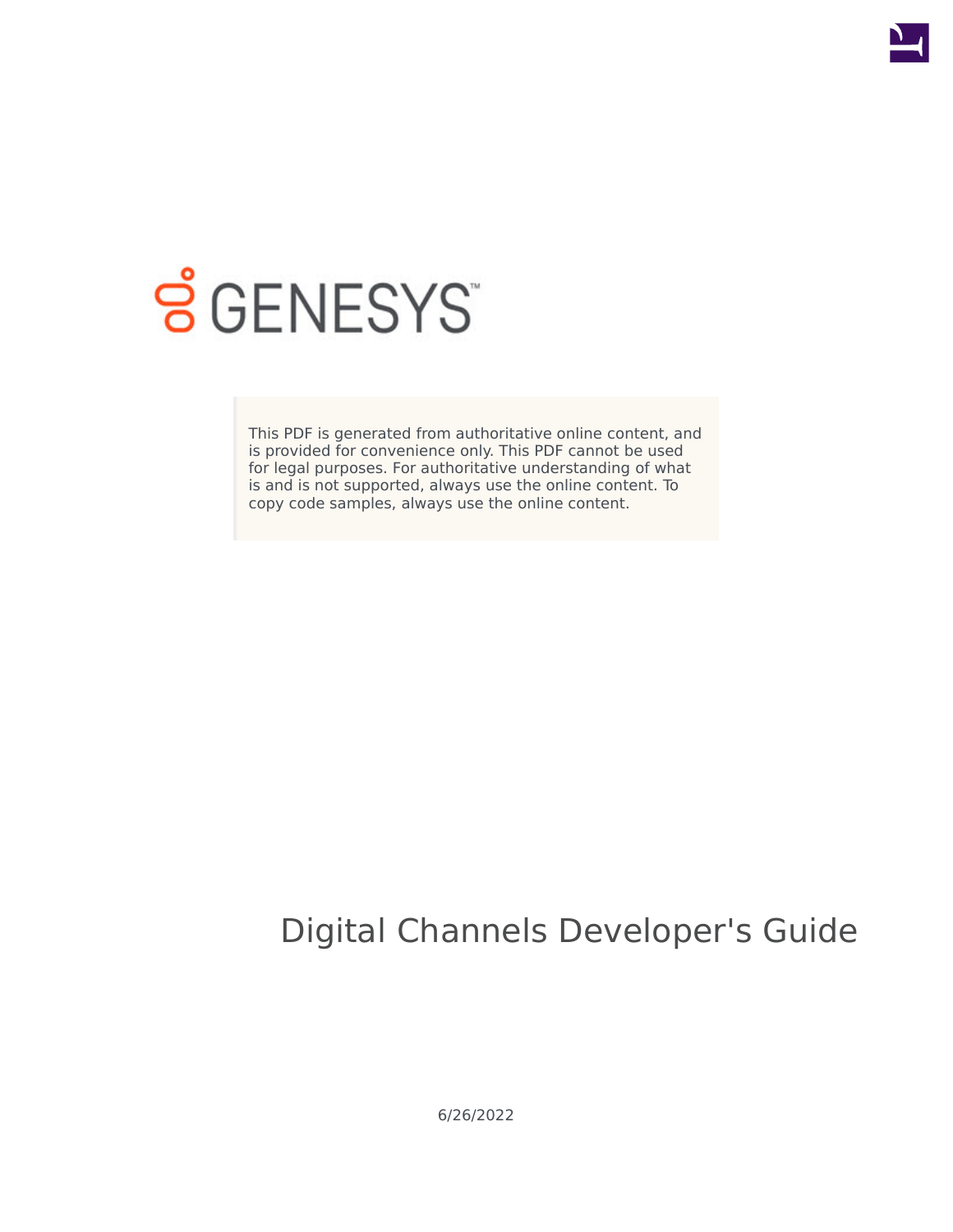# Table of Contents

### **Developer tasks**

[Genesys Widgets: Close the chat when an agent disconnects](#page-4-0) 5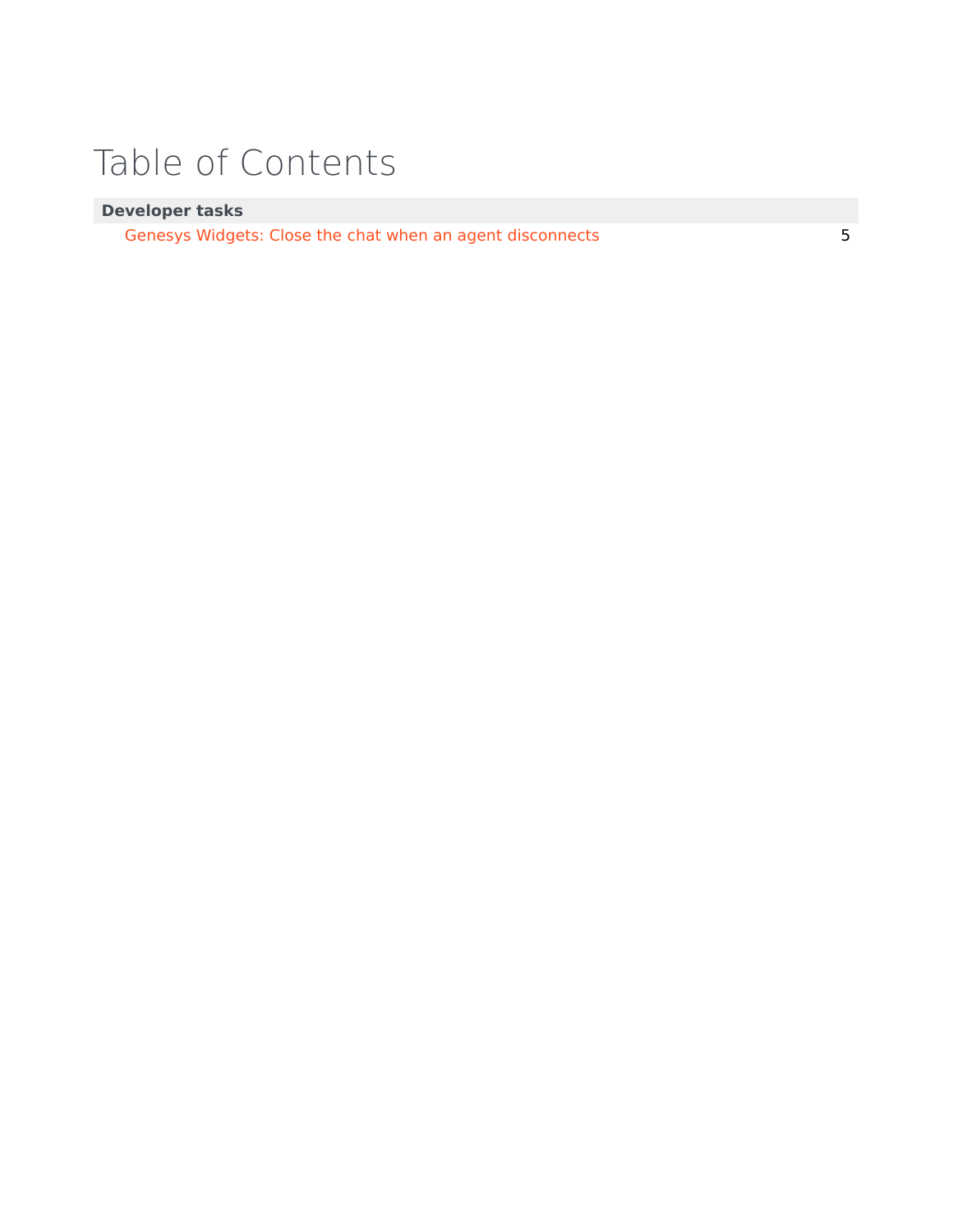## Contents

- 1 [Developer tasks](#page-3-0)
- 2 [Digital Channels APIs](#page-3-1)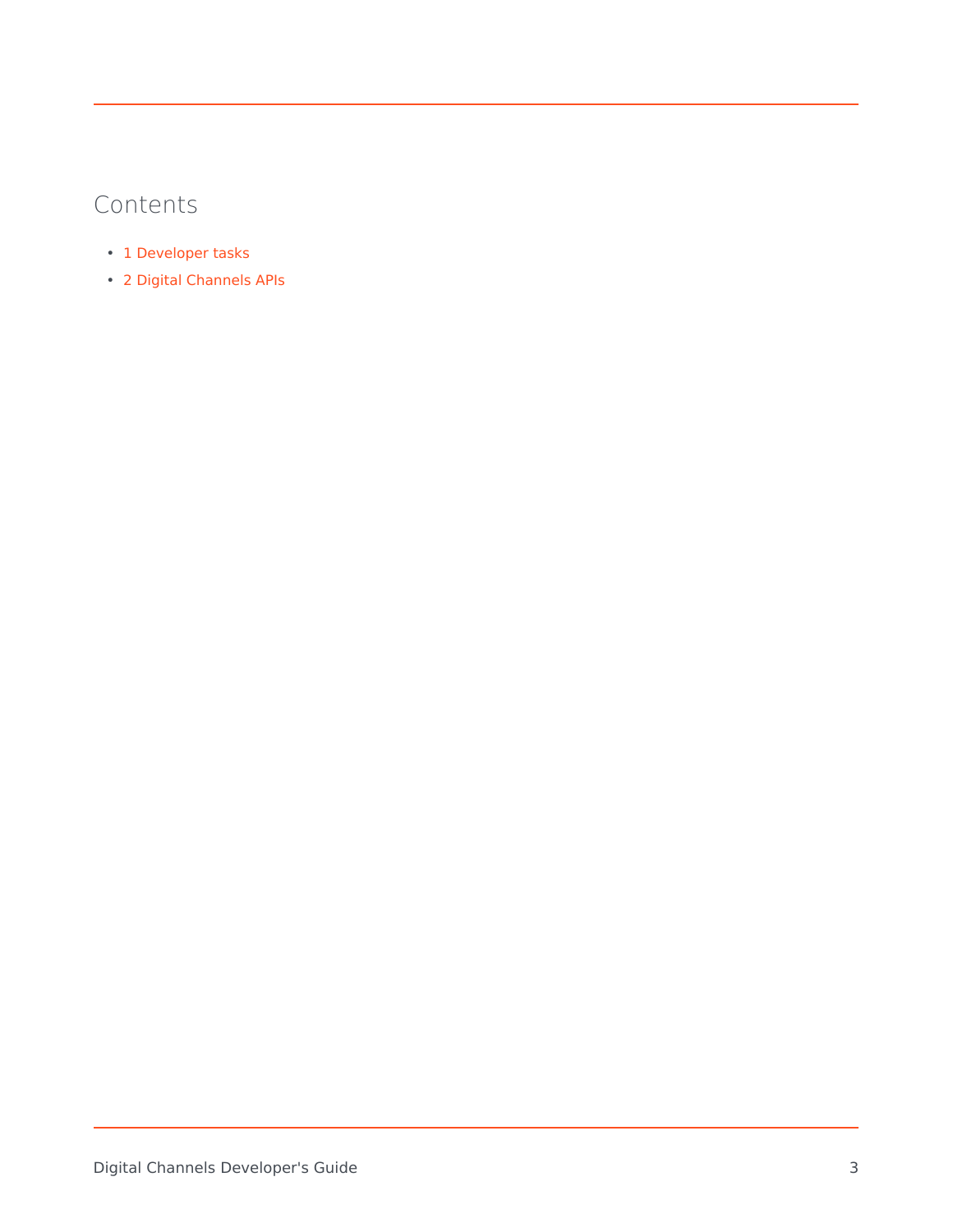Find information about how to develop using the Digital Channels APIs.

### **Related documentation:**

Digital Channels provides APIs you can use to build custom chat applications and deliver messages between Digital Channels and third-party services such as SMS or email.

#### <span id="page-3-0"></span>Developer tasks

•

Explore these topics for examples of how to use the Digital Channels APIs.

• Genesys Widgets: Close the chat when an agent disconnects

### <span id="page-3-1"></span>Digital Channels APIs

Learn more about the Digital Channels APIs on the Genesys Multicloud CX Developer Center.

- Consumer Messaging API
- Third-Party Messaging API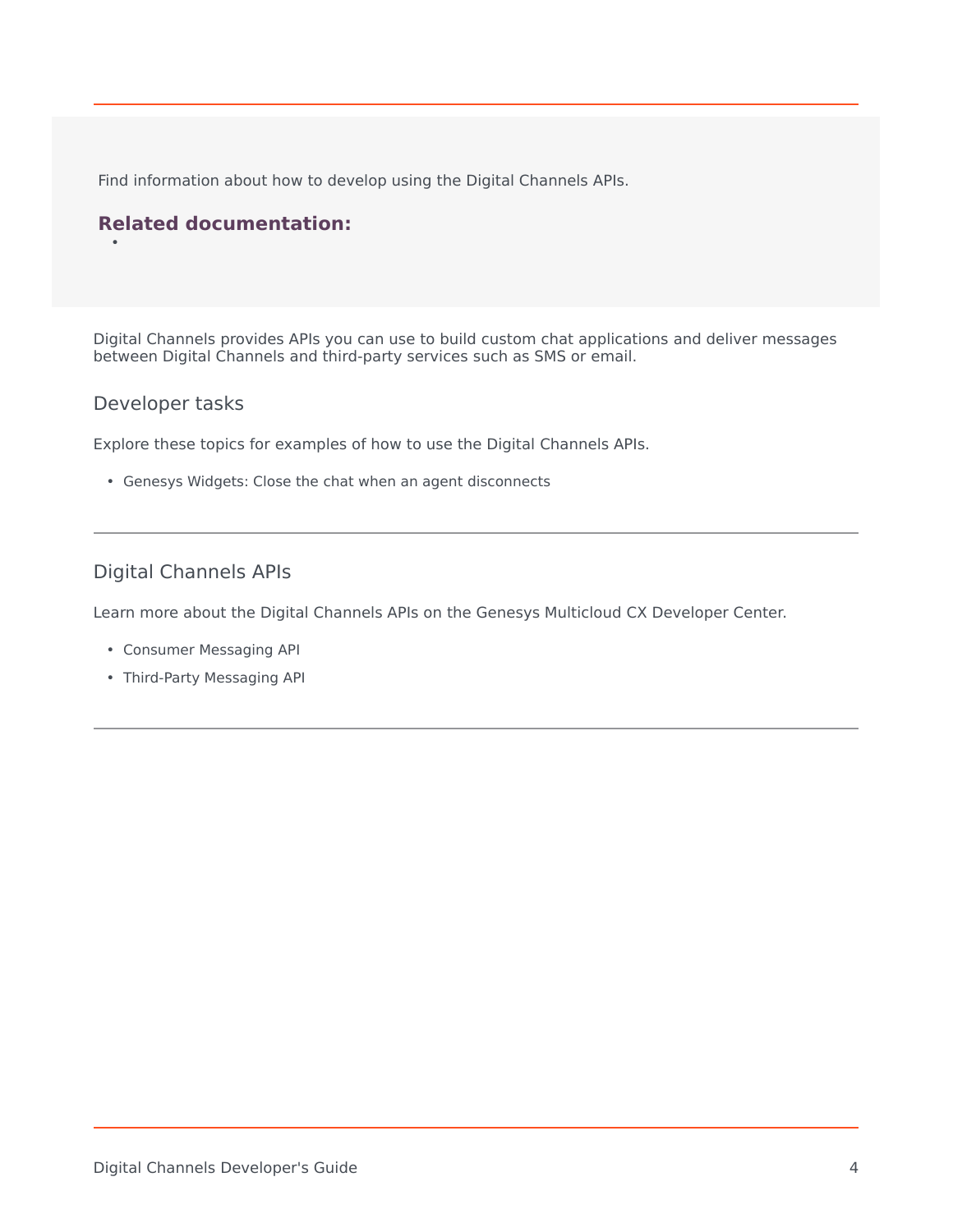# <span id="page-4-0"></span>Genesys Widgets: Close the chat when an agent disconnects

## Contents

- 1 [How to implement the solution](#page-5-0)
- 2 [Deploying the widget example](#page-6-0)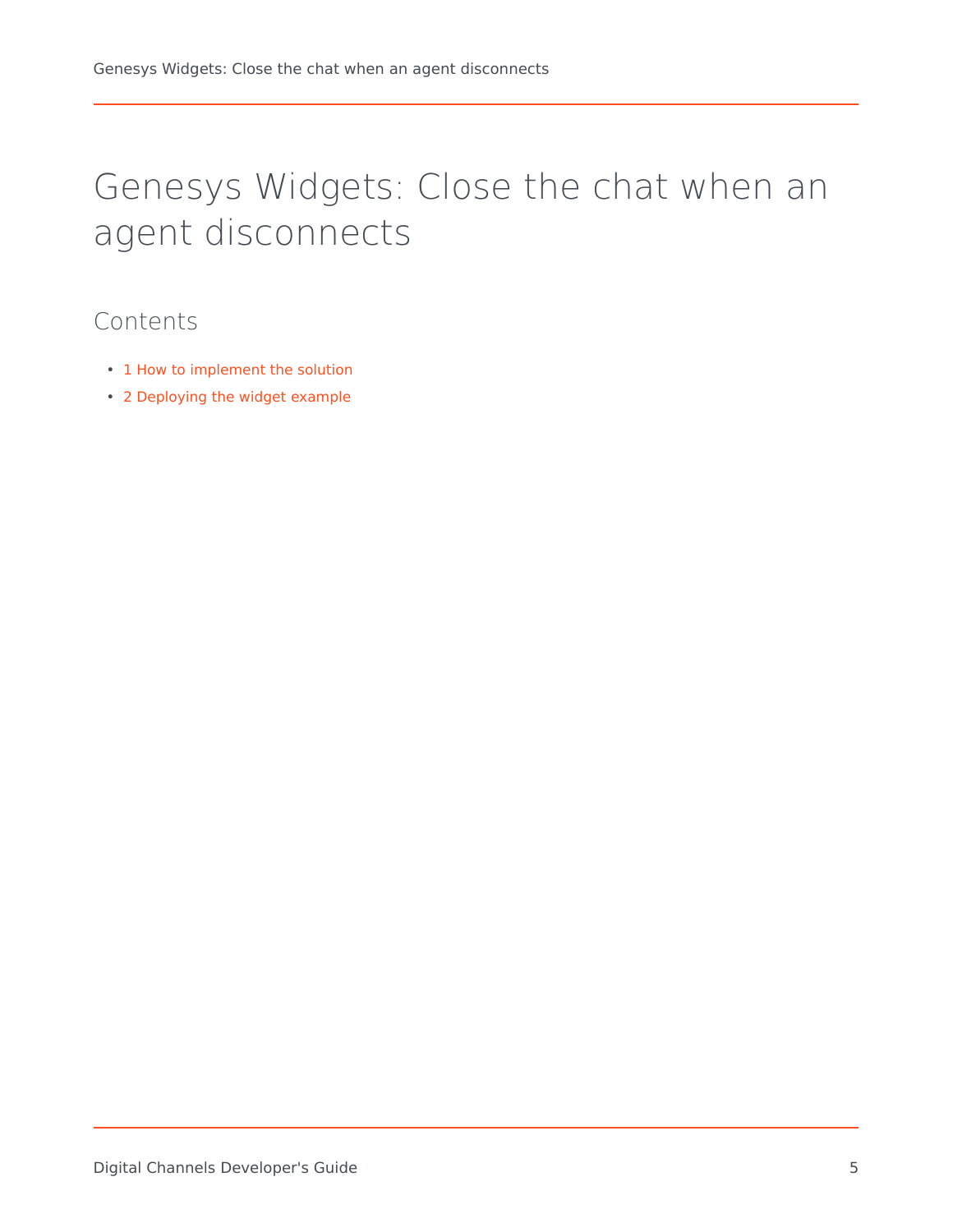Learn how to finalize asynchronous chat interactions so that customers can no longer type in the Genesys Widget after an agent marks a chat as done.

### **Related documentation:**

•

Digital Channels supports an asynchronous chat model that lets your customers join or rejoin a chat session at their convenience. This divides a chat session into multiple segments, which are represented by separate interactions that agents can handle within your contact center. During these interactions, an agent connects to a chat session and conducts the conversation with a customer. Each interaction can be ended only from the agent side or, for chat bot conversations, a workflow. The interaction ends when the agent sends a reply to the customer that isn't likely to generate an immediate response, or when the customer goes offline (disconnects from chat or doesn't reply in a timely manner). The next interaction in the chat is started by either a new message from the customer or when an agent requests the creation of a new interaction to follow up with customer. From the customer's perspective, these interactions are one large seamless and ongoing conversation.

There are some edge cases when a customer might initiate a new segment of conversation by sending a follow up that isn't actionable for the agent. For example, after being offline the customer comes back and sends a thank you message after the agent has already closed the segment. This follow up from the customer creates a new segment (interaction) to be routed to an agent.

The sections below describe a solution you can implement to modify the Chat Widget behavior to prevent these non-actionable messages, by either notifying the customer or closing the chat window.

Note: It's possible that only one interaction is expected for the whole chat session, which resembles non-asynchronous chat behavior. In this case, you must also adjust the Chat Widget's behavior accordingly.

### <span id="page-5-0"></span>How to implement the solution

To handle this scenario in your Chat Widget, first set up the widget to respond to state changes from Digital Channels using the Consumer Messaging API.

When Digital Channels detects a state change, it adds a System message to the chat session history and returns it in the response of a long poll or history GET /chat/sessions/{sessionId}/messages request.

#### For example:

```
{
 "status": {
    "code": "SUCCESS"
 },
  "data": {
```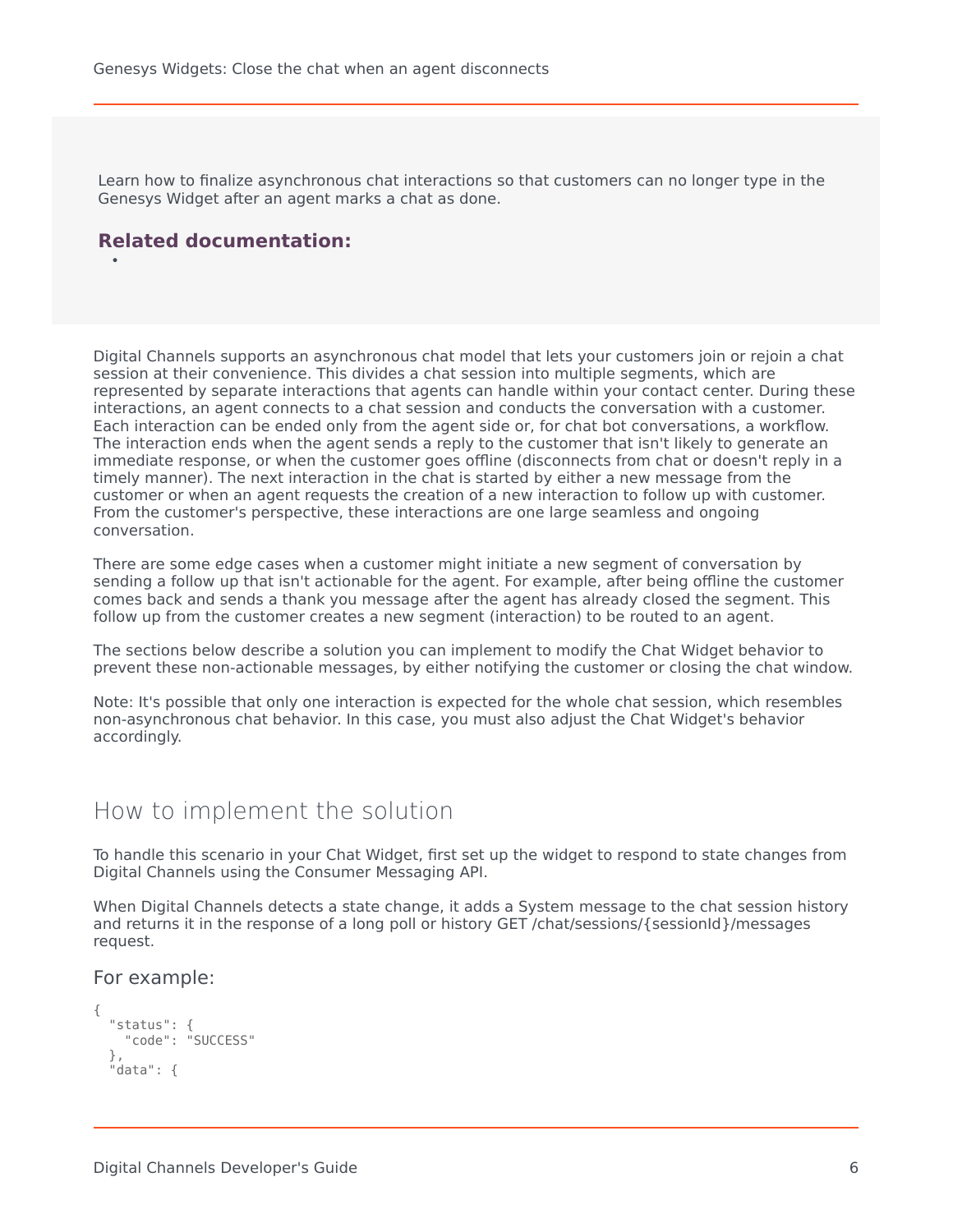Genesys Widgets: Close the chat when an agent disconnects

```
"messages": [
    {
      "type": "System",
      "from": {
        "participantId": "00000000-0000-0000-0000-000000000000",
        "type": "System"
      },
      "visibility": "All",
      "id": "dba9117a-38d4-4c06-ad67-665409093314",
      "event": "InteractionStateChange",
      "data": {
        "interactionState": "Finalizing"
      },
      "utcTime": "2021-07-09T10:25:38.829Z",
      "streamId": "1625826338845-0",
      "index": "1625826338845-0"
    }
  ],
  "lastDeliveredIndex": "1625826338845-0",
  "chatEnded": false
},
"operationId": "69be0dc50e-de8a9-093ca-52684-51ce7aa716db743",
"referenceId": "1d9c9d1e-e518-446c-9889-57fadc98fd16"
```
The widget can capture this message by using the Widgets Bus API to subscribe to the WebChatService.messageReceived event. The way you process this event depends on whether the chat is asynchronous. See the table below for details:

| <b>State</b>                  | <b>Notify customer</b>                                                                                                                                                                                                                                                                                     | <b>Close the chat</b>                                                                    |
|-------------------------------|------------------------------------------------------------------------------------------------------------------------------------------------------------------------------------------------------------------------------------------------------------------------------------------------------------|------------------------------------------------------------------------------------------|
| Finalizing<br>OR<br>Completed | Inject a message into the widget<br>that says the chat interaction is<br>over. This leaves the option for<br>the customer to start a new<br>interaction.<br>Example message: "Thank you for your<br>query. Please do not respond to this<br>automated message if you do not have<br>additional questions." | End the chat on the widget side.<br>This removes the participant in<br>Digital Channels. |

### <span id="page-6-0"></span>Deploying the widget example

}

The code below shows an example of how you could handle the event change. If the chat is asynchronous, it posts a message to the customer when the agent closes the segment; otherwise, it closes the chat window when the agent closes the segment.

#### The sample uses the global CXBus instance, but you can also use other methods of accessing Widgets Bus.

```
// Widgets config and initialization code is omitted for clarity
// ...
CXBus.loadPlugin('widgets-core');
```